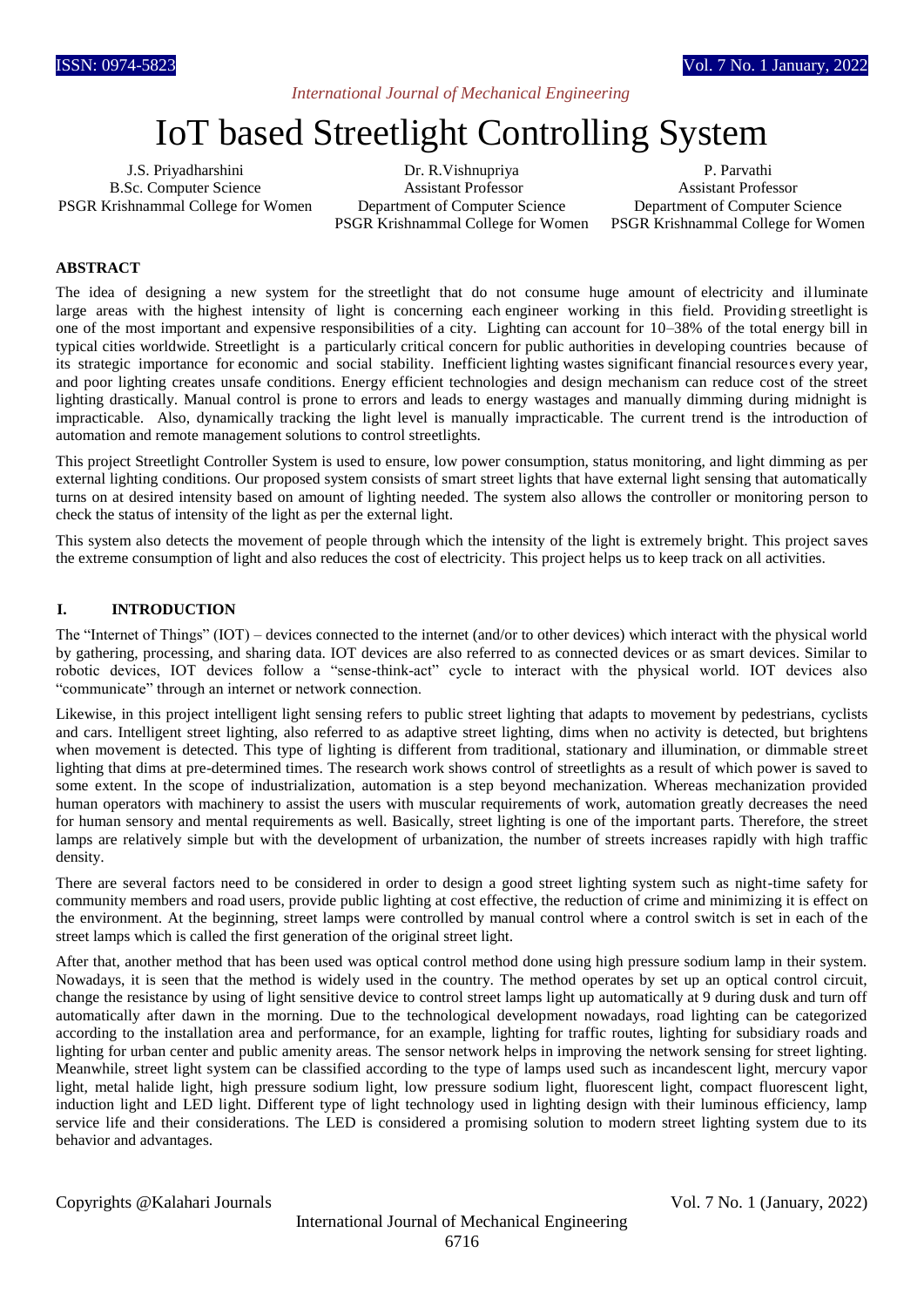Apart from that, the advantages of LED are likely to replace the traditional street lamps such as the incandescent lamp, fluorescent lamp and high-pressure Sodium Lamp in future but LED technology is an extremely difficult process that requires a combination of advanced production lines, top quality materials and high precision manufacturing process. Therefore, the research work highlights the energy efficient system of the street lights system using LED lamps with LDR and PIR sensors interface for controlling and managing.

For an application, project uses basic software requirements the platform in which the project is developed, the front-end tool that provides the interaction with the users and the back-end tool that stores the data.

## **Arduino IDE**

Arduino is an open-source electronics platform based on easy-to-use hardware and software. Arduino boards are able to read inputs light on a sensor, a finger on a button and turn it into an output for activating a motor, turning on an LED, publishing something online.

The term "Arduino-compatible coding" refers to all Arduino and Arduino-compatible microcontroller boards that can be programmed and uploaded using Arduino IDE.

## **Embedded C**

Embedded C programming builds with a set of functions where every function is a set of statements that are utilized to execute some particular tasks. Both the embedded C and C languages are the same and implemented through some fundamental elements like a variable, character set, keywords, data types, declaration of variables, expressions, statements. All these elements play a key role while writing an embedded C program.

# **II. HARDWARE SPECIFICATIONS**

# **1. Node MCU (AMICA Processor, WIFI – ESP8266) :**



## **Fig 1.1** Node MCU

The Node MCU (*N*ode *M*icro *C*ontroller *U*nit) is an open-source software and hardware development environment built around an inexpensive System-on-a-Chip (SoC) called the ESP8266. The ESP8266, designed and manufactured by Espressif Systems, contains the crucial elements of a computer: CPU, RAM, networking (WiFi), and even a modern operating system and SDK. That makes it an excellent choice for the Internet of Things (IoT) projects of all kinds.

However, as a chip, the ESP8266 is also hard to access and use. We must solder wires, with the appropriate analog voltage, to its pins for the simplest tasks such as powering it on or sending a keystroke to the "computer" on the chip. That also have to program it in low-level machine instructions that can be interpreted by the chip hardware. This level of integration is not a problem using the ESP8266 as an embedded controller chip in mass-produced electronics.

## **Hardware Store**

The NodeMCU ESP8266 development board comes with the ESP-12E module containing ESP8266 chip having Tensilica Xtensa 32-bit LX106 RISC microprocessor. This microprocessor supports RTOS and operates at 80MHz to 160 MHz adjustable clock frequency. NodeMCU has 128 KB RAM and 4MB of Flash memory to store data and programs. Its high processing power with in-built Wi-Fi / Bluetooth and Deep Sleep Operating features make it ideal for IoT projects. NodeMCU can be powered using Micro USB jack and VIN pin (External Supply Pin). It supports UART, SPI, and I2C interface.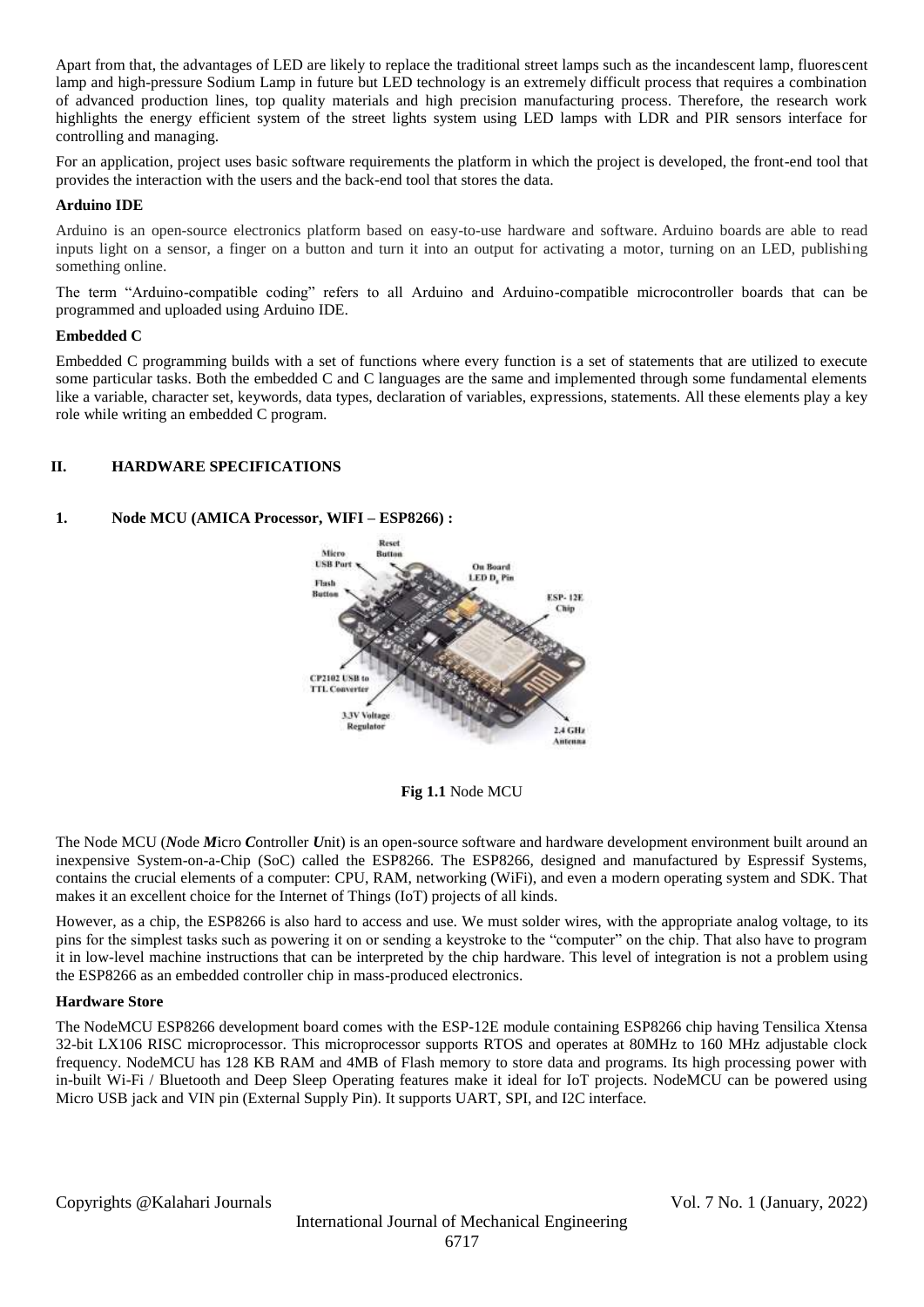

# **Fig 1. 2** LDR **(**Light Dependent Resistor)

An **LDR (Light Dependent Resistor)** is a component that has a (variable) resistance that changes with the light intensity that falls upon it. This allows them to be used in light sensing circuits. The most common type of LDR has a resistance that falls with an increase in the light intensity falling upon the device (as shown in the image above). The resistance of an LDR may typically have the following resistances:

- Daylight= 5000Ω
- Dark=  $20000000\Omega$

The most obvious application for an LDR is to automatically turn on a light at a certain light level. An example of this could be a street light or a garden light. A **Light Sensor** generates an output signal indicating the intensity of light by measuring the radiant energy that exists in a very narrow range of frequencies basically called "light", and which ranges in frequency from "Infra-red" to "Visible" up to "Ultraviolet" light spectrum. The light sensor is a passive devices that convert this "light energy" whether visible or in the infra-red parts of the spectrum into an electrical signal output. Light sensors are more commonly known as "Photoelectric Devices" or "Photo Sensors" because the convert light energy (photons) into electricity (electrons).

# **Light Dependent Resistor**

As its name implies, the **Light Dependent Resistor** (LDR) is made from a piece of exposed semiconductor material such as cadmium sulphide that changes its electrical resistance from several thousand Ohms in the dark to only a few hundred Ohms when light falls upon it by creating hole-electron pairs in the material.

The net effect is an improvement in its conductivity with a decrease in resistance for an increase in illumination. Also, photoresistive cells have a long response time requiring many seconds to respond to a change in the light intensity.

Materials used as the semiconductor substrate include, lead sulphide (PbS), lead selenide (PbSe), indium antimonide (InSb) which detect light in the infra-red range with the most commonly used of all photoresistive light sensors being **Cadmium Sulphide** (Cds).

Cadmium sulphide is used in the manufacture of photoconductive cells because its spectral response curve closely matches that of the human eye and can even be controlled using a simple torch as a light source. Typically then, it has a peak sensitivity wavelength (λp) of about 560nm to 600nm in the visible spectral range. Hence, this LDR Light sensor senses the ambient light of the streets and gives the intensity that is needed.

# **3. PIR - Motion Sensor**



## **Fig 1.3** PIR - Motion Sensor

PIR sensors allow you to sense motion, almost always used to detect whether a human has moved in or out of the sensors range. They are small, inexpensive, low-power, easy to use and don't wear out. For that reason they are commonly found in appliances and gadgets used in homes or businesses. They are often referred to as PIR, "Passive Infrared", **"Pyroelectric"**, or **"IR motion"** sensors.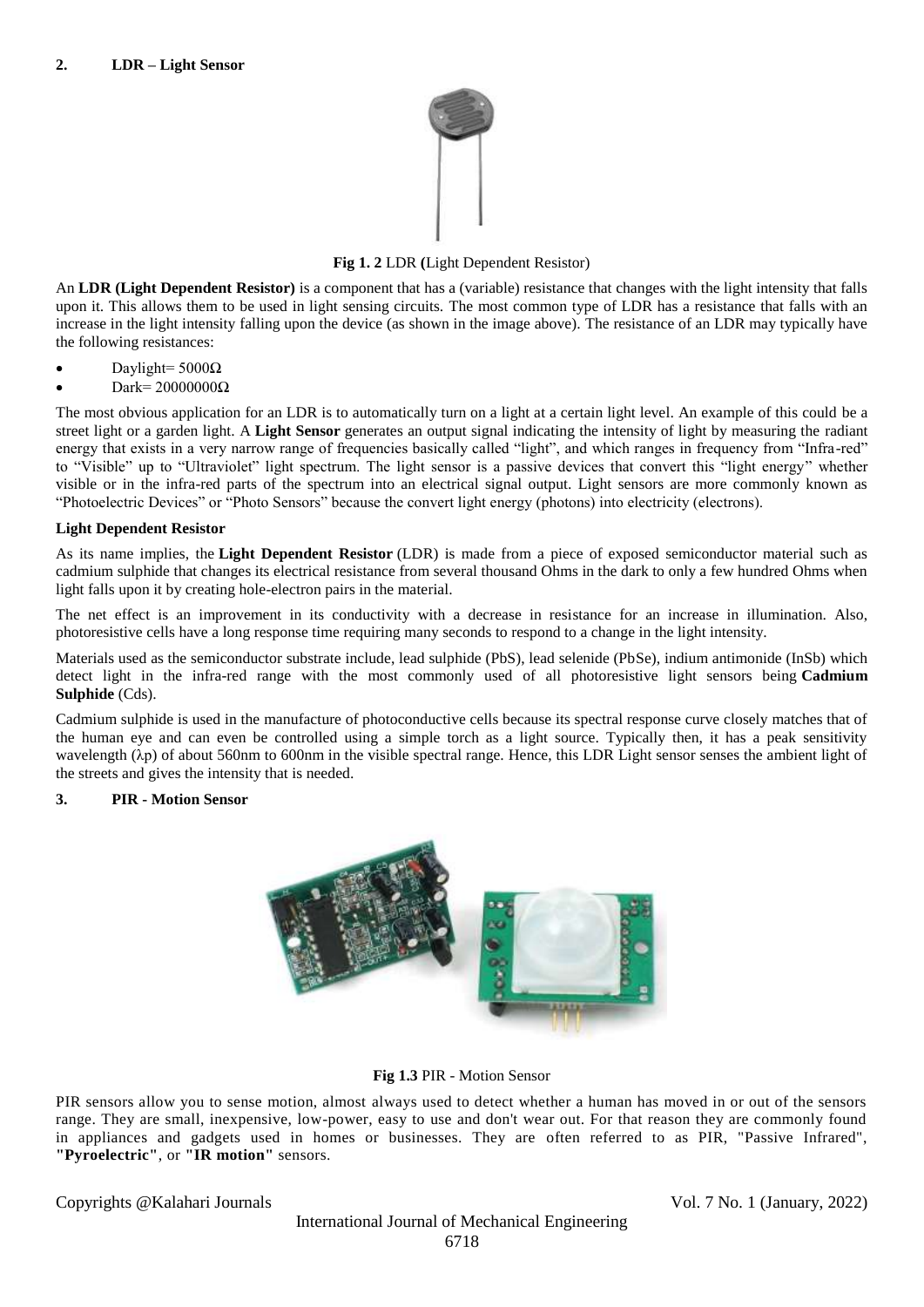PIRs are basically made of a [pyroelectric sensor](http://en.wikipedia.org/wiki/Pyroelectric) (which you can see below as the round metal can with a rectangular crystal in the center), which can detect levels of infrared radiation. Everything emits some low level radiation, and the hotter something is, the more radiation is emitted. The sensor in a motion detector is actually split in two halves. The reason for that is that we are looking to detect motion (change) not average IR levels. The two halves are wired up so that they cancel each other out. If one half sees more or less IR radiation than the other, the output will swing high or low.

Along with the pyroelectic sensor is a bunch of supporting circuitry, resistors and capacitors. It seems that most small hobbyist sensors use the **BISS0001 ("Micro Power PIR Motion Detector IC"),** undoubtedly a very inexpensive chip. This chip takes the output of the sensor and does some minor processing on it to emit a digital output pulse from the analog sensor. Hence, this PIR sensor detects the movement or motion in the streets and gives the intensity according to them.

# **4. LED Light**



**Fig 1.4** Light Emitting Diode(LED)

A **Light Emitting Diode (LED)** is a device which converts electrical energy in to light. LEDs are preferred light sources for short distance (local area) optical fiber network because they are inexpensive, robust and have long life (the long life of an LED is primarily due to its being a cold device, i.e. its operating temperature being much lower than that of, say, an incandescent lamp), can be modulated (i.e. switched on and off) at high speeds. A light-emitting diode (LED) is a two-lead semiconductor light source. It is a p–n junction diode, which emits light when activated.

When a suitable voltage is applied to the leads, electrons are able to recombine with electron holes within the device, releasing energy in the form of photons. This effect is called electroluminescence, and the color of the light (corresponding to the energy of the photon) is determined by the energy band gap of the semiconductor. LEDs primarily offer advances in efficiency, controllability, and life span. The key strength of LED lighting is reduced power consumption. LED's are available with at the most Lumen efficiency of 110 Lm/Watt compared to 65-80 Lm/Watt of CFL and FTL, 45 Lm/Watt of Mercury vapour and 75 Lm/Watt of metal halide or 94 Lm/Watt of Sodium Vapour. Hence these LED lights are used as Street Lights to show the intensity produced.

## **5. Monitor**



**Fig 1.5** Monitor

When the streets atmosphere is detected by the LDR and PIR sensors it indicates to the microcontroller and we can see the status of the streets through the monitors. It is used to display the output of the system.

# **6. USB Cable**



**Fig 1.3.6** Universal Serial Bus

Copyrights @Kalahari Journals Vol. 7 No. 1 (January, 2022)

International Journal of Mechanical Engineering 6719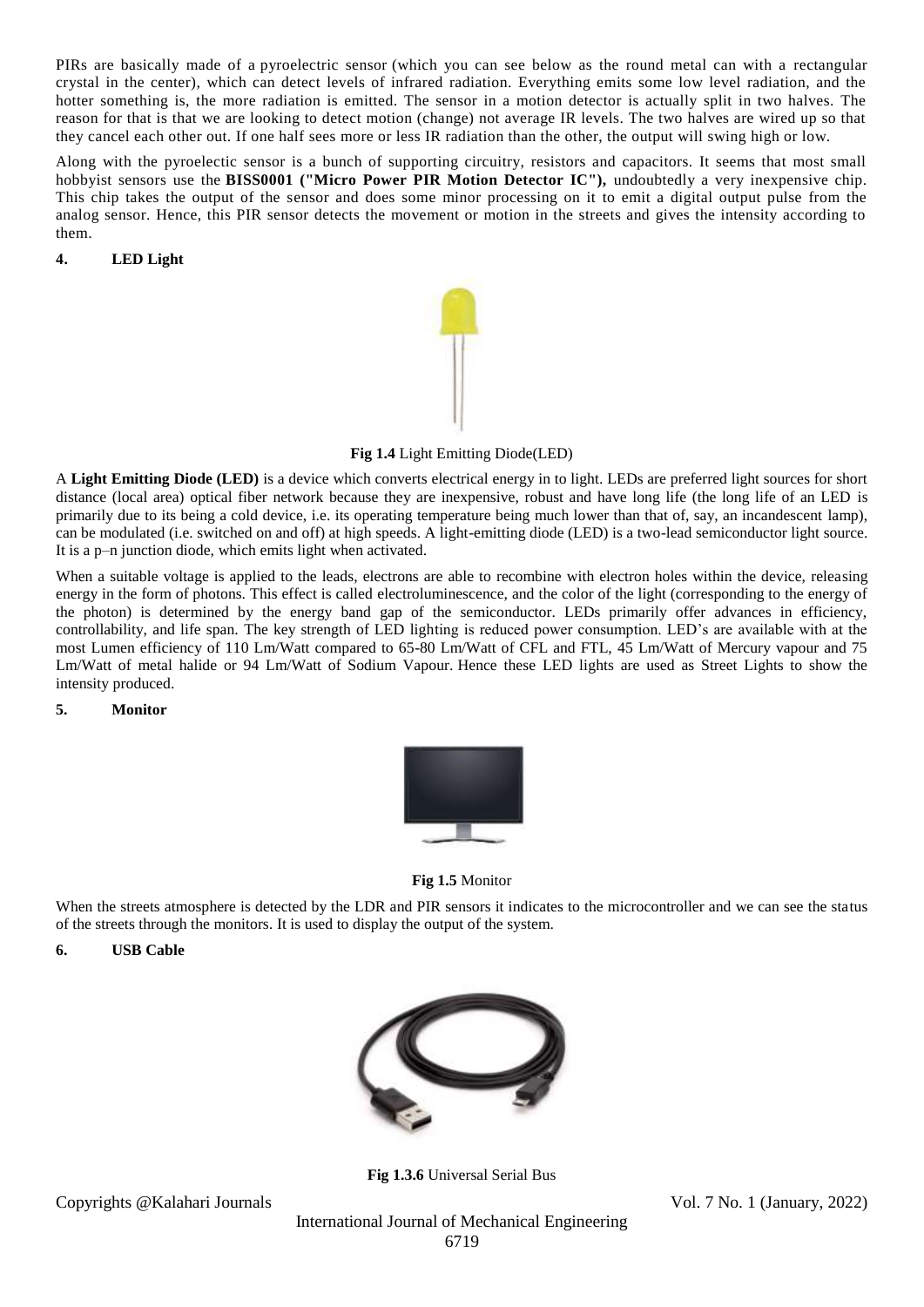The term **USB** stands for **"Universal Serial Bus"**. USB establishes communication and power supply between computers, peripherals and other computers. This USB gives for about **3.3V** current to the microcontroller.

#### **7. Prototyping Board**



**Fig 1.7** Prototyping or Bread Board

The prototyping board plays an important role in connecting. This board is used to connect the wires with the microcontroller, resistor, LED lights and sensors. Without this board the wire cannot connect the sensors with Resistor.

#### **8. Connecting Wires**



**Fig 1.8** Connecting wires

The connecting wires are used to connect the node microcontroller unit with a resistor. So the resistor can give the signals to the LDR and PIR Sensors. So that sensor can reduce the intensity accordingly and display the result in the monitor

## **9. Resistor**



It is a passive component having two terminals that is used to manage the current flow in the circuit. A current that flows via a resistor is directly proportional to the voltage that appears across the resistor. Resistors are of two types:

Copyrights @Kalahari Journals Vol. 7 No. 1 (January, 2022)

International Journal of Mechanical Engineering 6720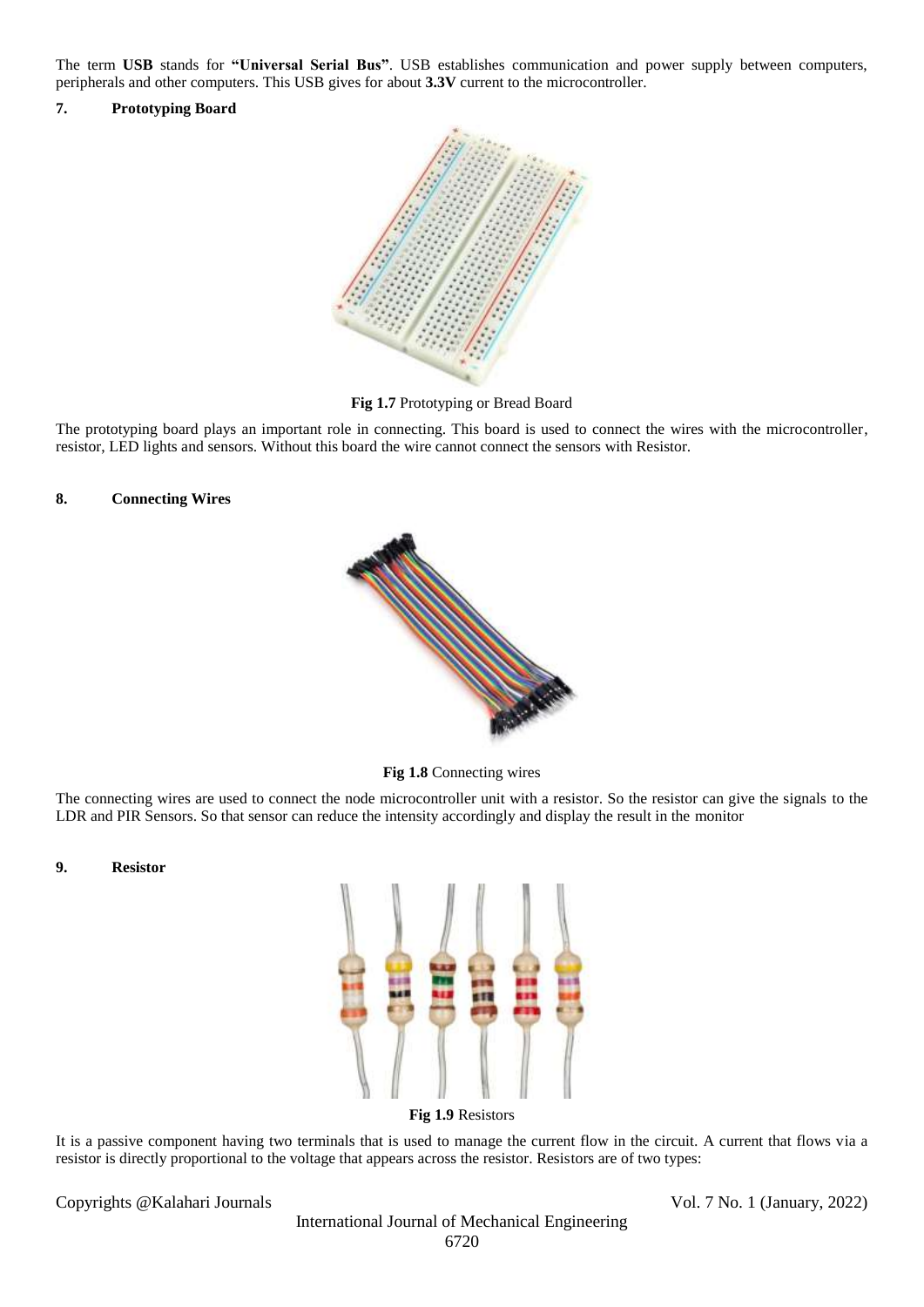Fixed Resistor – having a fixed value of resistance

 Variable Resistor – whose value of resistance can be changed for example if we have a resistor of 5K then the value of resistance will vary from 0 to 5 k.

Value of resistance can be calculated with the help of multimeter or with the color code that is visible on the resistor.

# **III. IMPLEMENTATION AND WORKING PRINCIPLE**

#### **Block Diagram**

It is a diagram of a system in which the principal parts or functions are represented by blocks connected by lines that show the relationships of the blocks. They are mostly used in hardware design, electronic design, software design, and process flow diagrams. It is also used to design new systems or to describe and improve existing ones. Its structure provides a high-level overview of major system components, key process participants, and important working relationships.



**Fig 2.1** Basic Block Diagram of Streetlight Controlling System

The block diagram consists of various sub systems like Sensing Unit, Node Microcontroller unit (WIFI-ESP3266) and the LED Lights. The Sensing unit consists of both LDR and PIR sensors to detect the ambient light and movements of the lane. Power supply of 3.3V Node microcontroller is attached with sensing unit to adjust the level of lighting based on the detected details. The microcontroller is connected to the LED Lights. This whole unit gets powered from the USB cable that is connected to the operating system. The sensing unit will give the internal communication for the intensity of lights along the path.

# **Flow Chart Diagram**



**Fig 2.2** Flow Chart Diagram of Streetlight Controlling System

The above shown flowchart diagram briefly depicts the way on which the project is designed and also how the process flows step by step. Firstly in this project the LDR detects the amount of light energy that it has been receiving or we can also say that it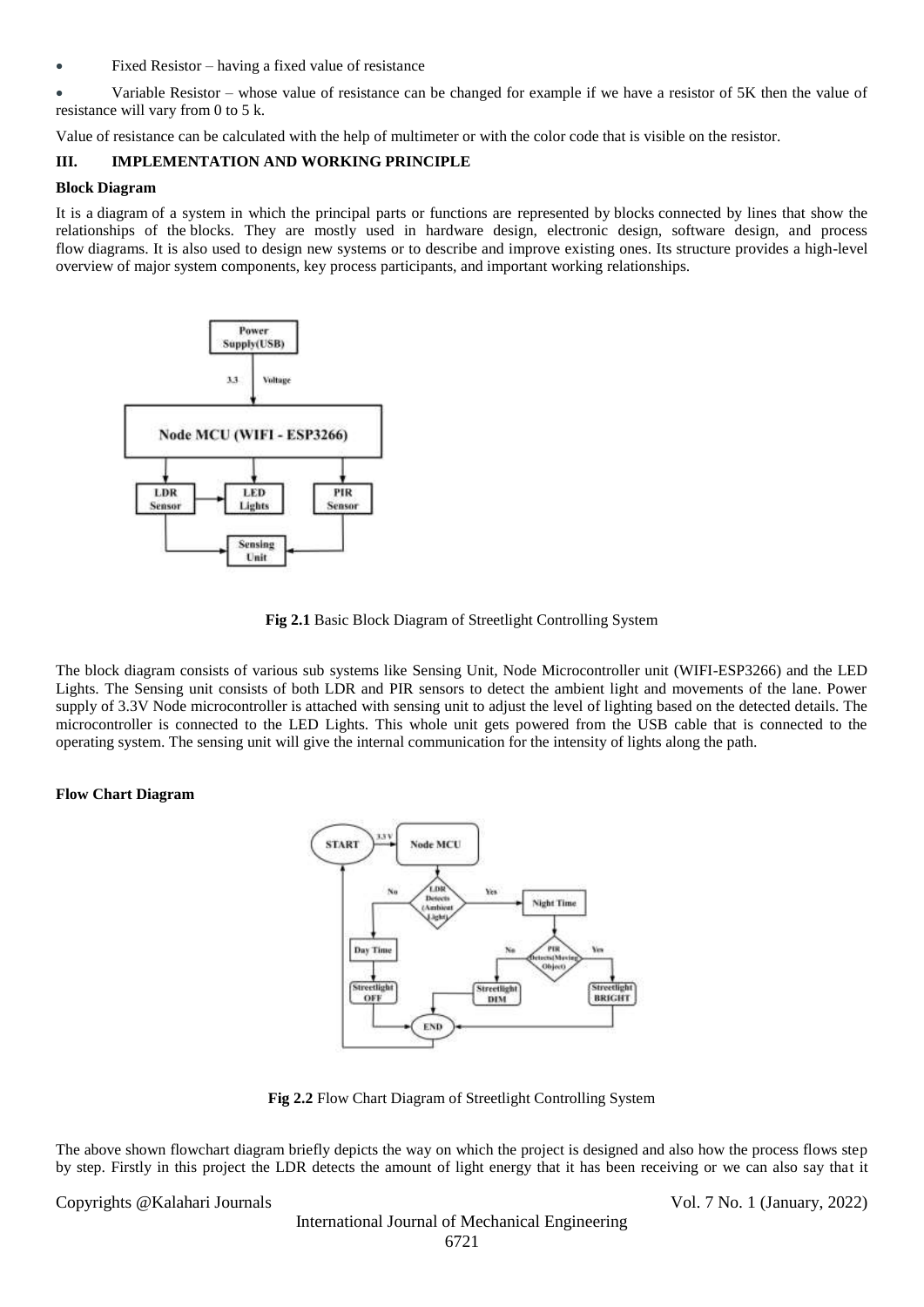detects the ambient light that is the reason why it is called as light detecting resistor and when the LDR also detects the light it sends an signal to the microcontroller, after receiving the signal from the LDR and microcontroller performs its function which in this case is to switch on the LED lights which are connected to the microcontroller through the prototyping board using connecting wires. So, now the lights will be turned ON, and they will be turned OFF again when the LDR sensor will not receive any kind of input from the light which is the sunlight or the atmospheric light, as during the night time there will be no sunlight or any atmospheric light the street lights will be tuned ON the whole night with full intensity, in our proposed system of project we have found a solution for this problem, which can be solved using the PIR sensor, because the PIR sensor can detect the motion of the objects, we will be using this feature of the LDR and PIR sensor to reduce the amount of energy that is consumed even in the night time through the streetlights as our main aim of the project is to reduce the consumption of the electricity. In this project LDR and PIR to reduce the power consumption even during the night time, as we know that the PIR sensor can detect the motion of the object, so as soon as any vehicle gets closer to the street light the PIR sensor which is present in the light sends an signal to the microcontroller which automatically turns ON the streetlight and which are connected in series, and they gets turned OFF when the vehicle leaves, by following this process we can reduce the consumption of large amount of electricity that is consumed.

# **IV. INPUT DESIGN**

Input Design converts the user-oriented inputs to computer-based formats. Inaccurate input data are the most common cause of errors in data processing. Error data entered by the data operator can be controlled by the input design. The goal of designing input is to make the data entry easy, logical and as free from errors as much as possible.

The proposed system is completely menu-driven. It is a powerful tool for interactive design. It helps the user comprehend the range of alternatives available and also prevents them from making an invalid selection. All entry screens are interactive in nature. It has been designed taking into account all the constraints of the end-user.

#### **Some other features included are**

- The form title clearly states the purpose of the form
- Adequate space is given for data entry



**Fig 3.1** Micorcontroller, Sensors, LEDs, Resistors are fixed in the prototyping board with connecting wires



**Fig 3.2** 3.3 V Current is passed through USB and Micorcontroller is connected to WiFi



Copyrights @Kalahari Journals Vol. 7 No. 1 (January, 2022) **Fig 3.3** LDR is covered with black object its dark, but no movements detected so the Light is DIM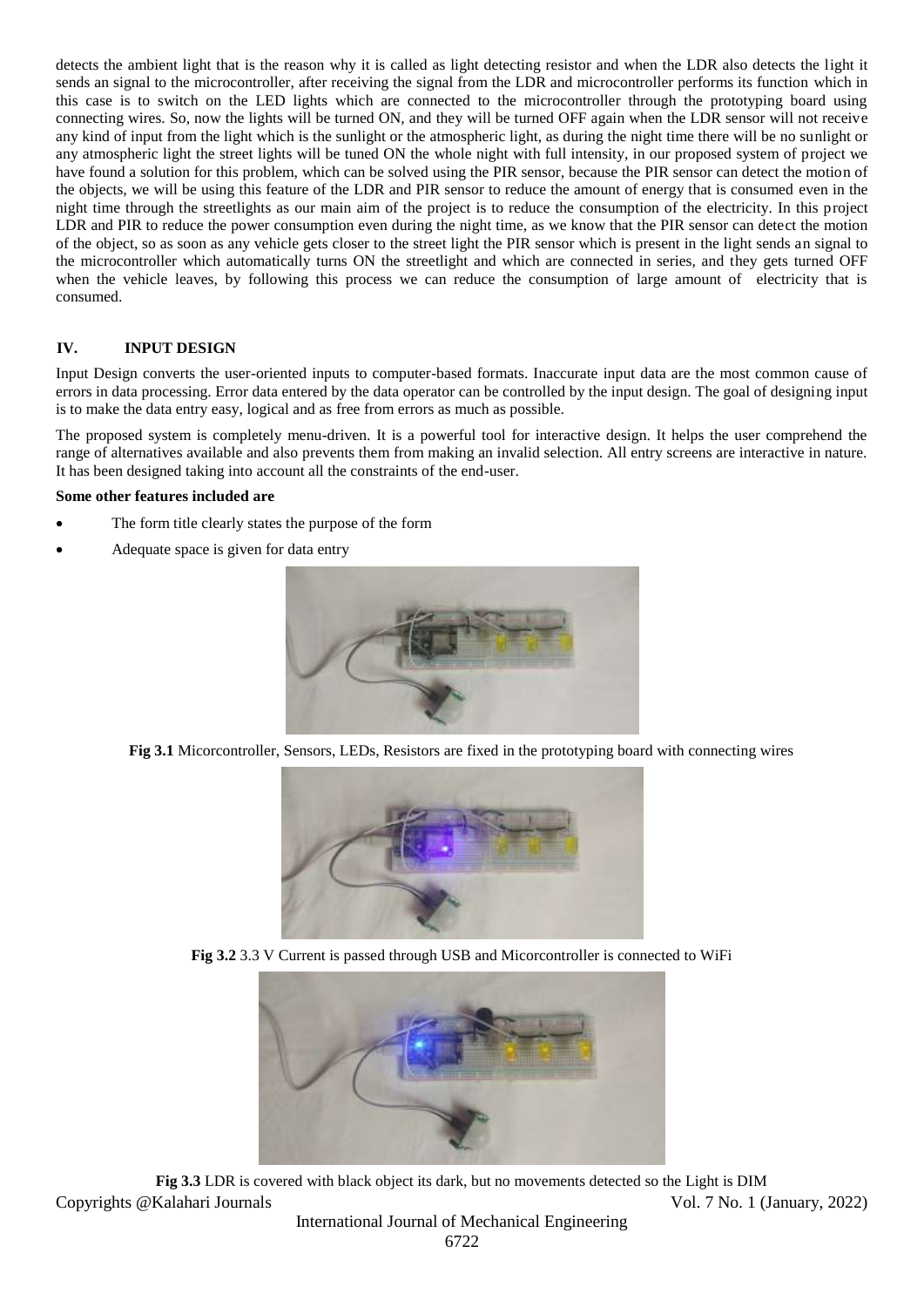

**Fig 3.4** The LDR is still covered and now the movement is detected so the light is BRIGHT

## **V.RESULT**

Outputs are the most important and direct source of information. Outputs are used to make permanent hard copy of the results for later consultation. The output generated by the system is often regarded as the criteria for evaluating the performance of the system. The output design was based on the following factors.

- Usefulness determining the various outputs to be printed.
- Differentiating between the outputs to be displayed and those to be printed.
- The format for the presentation of the output.

For the proposed system, it is necessary that the output should be compatible with the existing manual reports. The outputs have been formatted with this consideration in mind. The outputs are obtained after all the phase, from the system can be displayed or can be produced in the hard copy. The hard copy is highly preferred since it can be used by the controller section for future reference and it can be used for maintaining the record.



**Fig 3.5** LDR detects Brightness (Day Time)



**Fig 3.6** LDR detects Darkness (Night Time)

Copyrights @Kalahari Journals Vol. 7 No. 1 (January, 2022)

International Journal of Mechanical Engineering 6723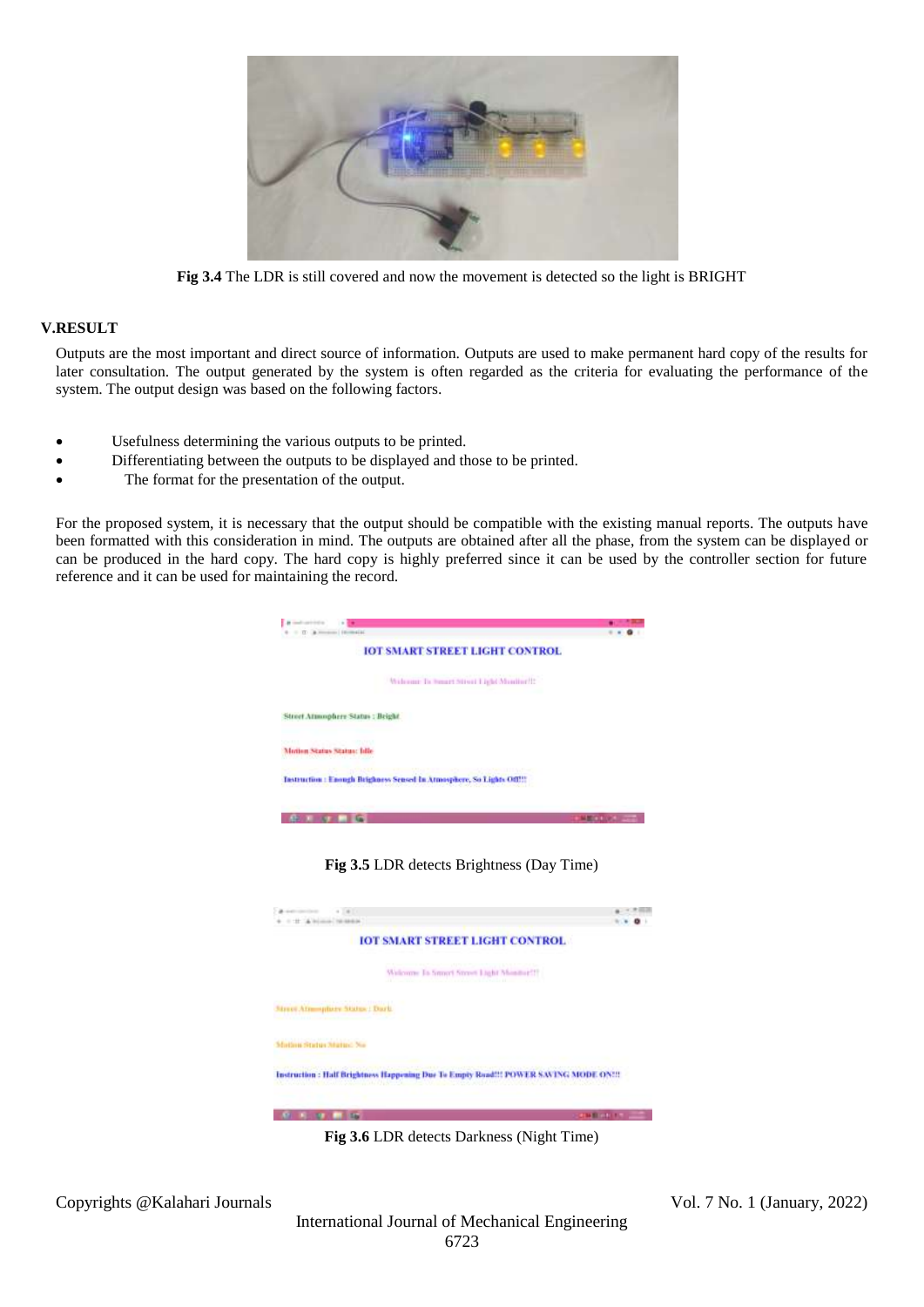

**Fig 3.7** LDR and PIR detects Dark and Object movement (Night Time)

The above output design gives the overall view and result of the proposed system. In **Fig 3.5** the streets are filled with atmospheric light that is the ambient light is bright and even the motion status is also idle. So, all the streetlights (LEDs) are turned OFF.

And in **Fig3.6** the streets are dark and there is no ambient light and there is no movement in the streets. So, all the streetlights (LEDs) are turned ON but they give Half Brightness that is needed and works in the Power Saving mode.

In **Fig 3.7** still the streets are dark (night time) with no ambient light and vehicles are moving around the streets, which is detected by the PIR sensor. So, all the streetlights (LEDs) are turned ON and they give Full Brightness for the people who are moving around the street.

## **VI. CONCLUSION**

From this project we conclude that this is a system which is need of implementation for our country especially because the street lamps are not maneuvered properly by the management. Especially to overcome the traditional streetlight system, where there is a large amount of energy loss. The experimental results show that the street light control system runs stably and reliably while having sensed by the effective sensors.

The goal of this project is to control the intensity of the street lights between 7.00 pm until 7.00am when the streetlight are switched ON all the time with full intensity of current. This project is really important to be implemented because it can reduce the huge waste of power consumption by conventional street lights. The system detects the movement on the road and increases the intensity of the lights, then reduces the intensity after the movement has passed.

## **VII. SCOPE OF FUTURE ENHANCEMENT**

Energy efficiency is one of the key factors while designing indoor or outdoor lighting systems. The street lights consume almost 30%–40% of the entire city power consumption. The old or traditional lighting systems are not suitable and resulting in energy losses. So, we can implement this concept in future to save large amount of energy.

This project has scope for improvement and many enhancements can be done to make it more reliable and interesting. For example, when a vehicle or a person meet with an accident street light remains on, and a system can be introduced to inform the respective authorities. Similarly, a system can be introduced to inform the technicians about the default. All this will be possible, however, only through innovation, hard work and above all proper use of technology.

## **ACKNOWLEDGEMENT**

We would like to thank Department of Bio-Technology for providing funding for our project.

## **REFERENCE**

**1.** Chaohua W.U., Yunfei L.I., Jianfeng Y.

**Design of streetlight control system based on nb-iot.** Modern Electronics Technique, 41 (24) (2018), pp. 5-9

- **2.** Muthanna, M. S. A., Muthanna, M. M. A., Khakimov, A., & Muthanna, A. (2018, January). "**Development of intelligent street lighting services model based on LoRa technology.**" In 2018 IEEE Conference of Russian Young Researchers in Electrical and Electronic Engineering (EIConRus) (pp. 90-93). IEEE.
- **3.** Mukhtar O., Golam S.M., Liu E., Korhonen T.O. **Development of high-rate control system for LED based general lighting applications** International Symposium on Power Line Communications and Its Applications, 2005., IEEE (2005), pp. 417-421 (April).